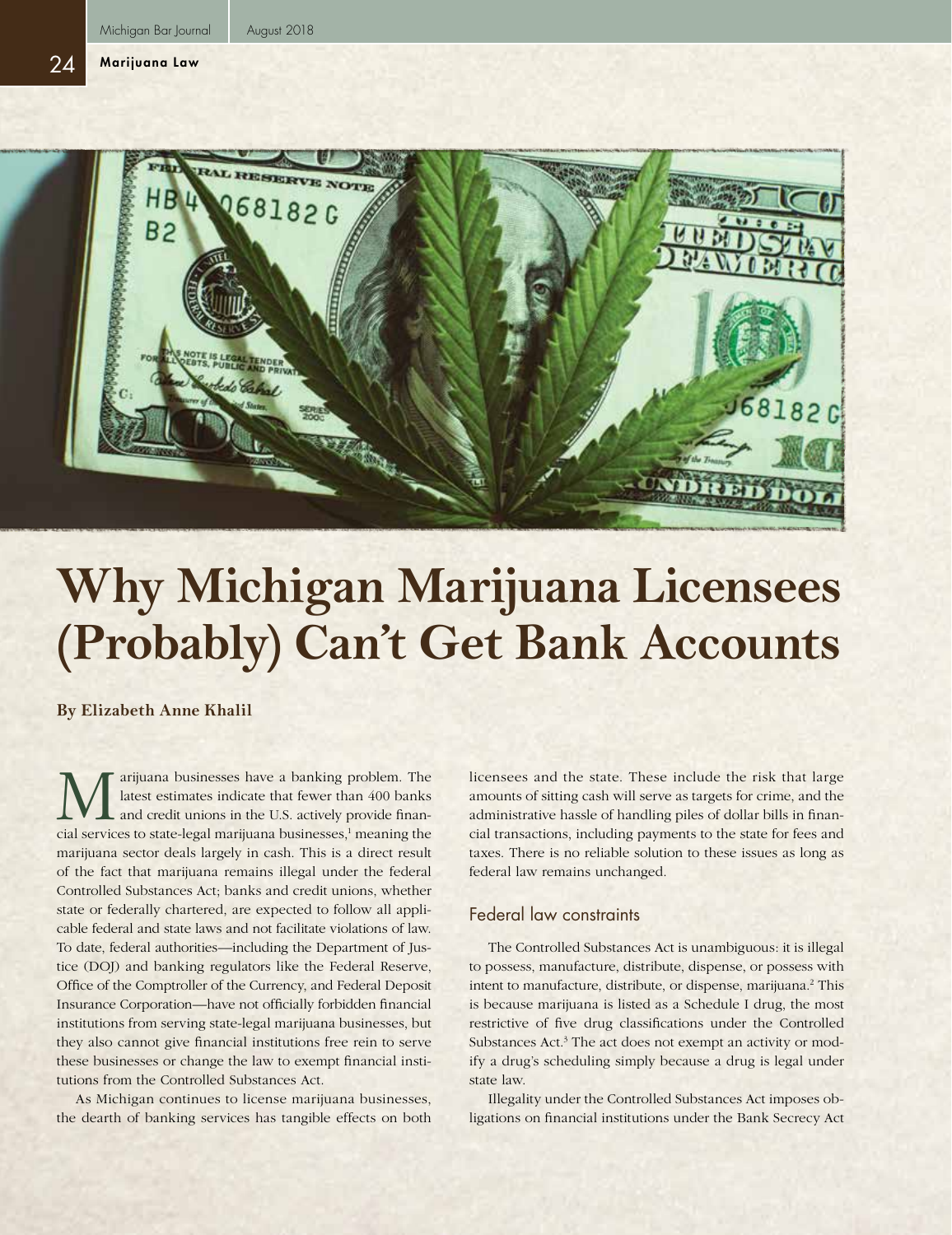and its implementing regulations.<sup>4</sup> The Bank Secrecy Act framework is premised on the concept that financial institutions play a crucial role in detecting and preventing crimes. To that end, the act's requirements include maintaining antimoney-laundering programs to detect, prevent, and report potential violations of law, including screening out current and potential account holders engaged in illegal activity and filing certain reports with federal authorities, such as currency transaction reports of cash transactions of more than \$10,000 and suspicious activity reports of suspected violations of law.5 By definition, marijuana businesses are engaged in activity that violates federal law and, as such, their banking transactions are subject to those laws and regulations.

Against this legal backdrop, it is not surprising that few financial institutions serve marijuana businesses and individuals involved with these businesses. Indeed, it is surprising that any do.

## Federal tolerance of marijuana banking

The federal government has, to date, not asked courts to invalidate as preempted by the Controlled Substances Act all state laws allowing marijuana activity. This tolerance is actually the source of the marijuana banking problem: federal authorities have allowed marijuana businesses to exist, but without any legal safe harbor or other clear pathway for financial institutions to serve those businesses, financial institutions may reasonably hesitate to do so.

From a federal law enforcement perspective, support for marijuana businesses' access to the banking system should make sense: transactions conducted through financial institutions are tracked and reported in numerous ways under the Bank Secrecy Act framework, such as suspicious activity reports<sup>6</sup> and currency transaction reports.<sup>7</sup> Those filings are available to many governmental entities, including the DOJ and Internal Revenue Service,<sup>8</sup> who can then use the information to help identify crimes to investigate and prosecute. If marijuana-related transactions are conducted in the mainstream banking system, these agencies have a rich data set to use in recognizing patterns of drug-related activity and zeroing in on activities that may warrant particular focus. By contrast, keeping these transactions outside the banking system means keeping the transactions—and federal authorities—in the dark.

Despite potential benefits to law enforcement, law enforcement officials cannot change federal law. No bank or credit union has any explicit authority to serve marijuana businesses or any special immunity from the application of the Controlled Substances Act. Financial institutions working with state-legal marijuana businesses do so at their own risk. They rely on the discretionary forbearance of regulators and federal law enforcement authorities. As a result, these relationships are

tenuous; at any time, that forbearance could end—regulators or law enforcement authorities could direct a financial institution to terminate the relationships.

In the current political environment, the future of federal enforcement approaches to marijuana banking—and state-legal marijuana activity more broadly—is more unclear than ever.

During the Obama administration, the DOJ issued a series of memoranda to U.S. Attorney's Offices, collectively known as the Cole Memoranda, advising against prioritizing prosecution of state-legal marijuana activity so long as none of a list of stated federal policy goals—such as preventing access to marijuana by minors or by organized crime (the "Cole Factors")—were implicated.<sup>9</sup> While these memoranda did not change the law or prevent any U.S. Attorney's Office from taking a particular action, they played an important role in that they stated certain policy priorities of the DOJ.

In February 2014, in conjunction with the DOJ's issuance of one of the Cole Memoranda, the U.S. Treasury Department's Financial Crimes Enforcement Network (FinCEN), which issues regulations under the Bank Secrecy Act and guidance on meeting the act's requirements, issued guidance to financial institutions on meeting the act's obligations while serving state-legal marijuana-related businesses.<sup>10</sup> The FinCEN guidance explicitly incorporates the Cole Memoranda in stating that financial institutions should take certain actions based on whether any of the Cole Factors are present.<sup>11</sup> For instance,

# *At a Glance*

**The illegality of marijuana under the federal Controlled Substances Act is the key obstacle to Michigan marijuana licensees' ability to obtain bank accounts.**

**No bank or credit union has any special immunity from the application of federal laws or any official dispensation to serve marijuana businesses.**

**Providing free and open access to banking services for marijuana licensees would require a change in federal law. No practical solutions can be structured around existing laws.**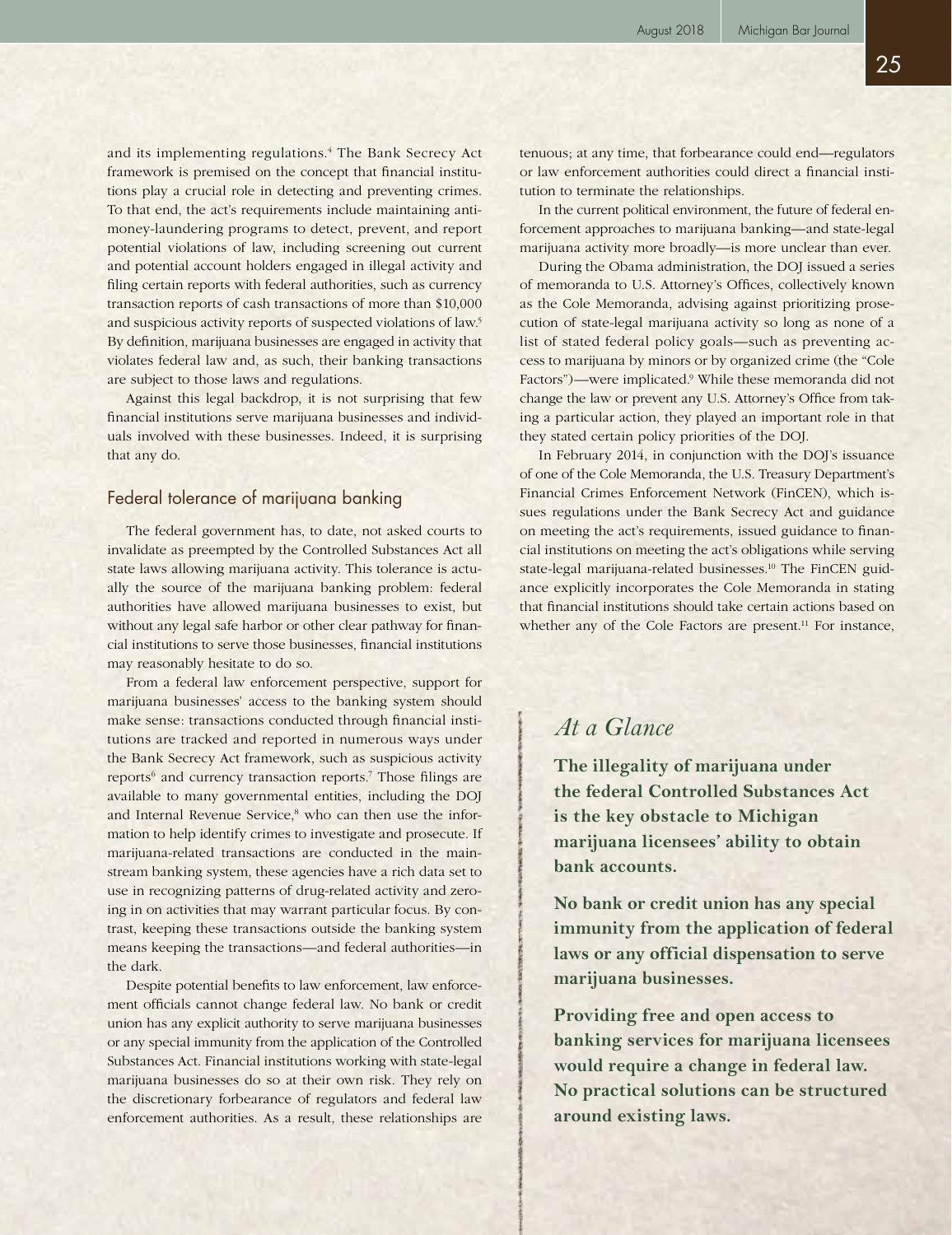**Some states have questioned whether creating a state-owned bank may provide a solution for marijuana licensees. The short answer is no; the mere fact that the state would be the owner and operator of the bank would not exempt the financial institution from compliance with federal law.**

the FinCEN guidance creates three new types of suspicious activity reports for financial institutions to file regarding marijuana activity, and which of the three a banking institution must file depends in part on the presence of Cole Factors.12 The FinCEN guidance does not, and cannot, state that it is legal for financial institutions to serve that sector in the first place, but it provides instructions for Bank Secrecy Act compliance for institutions that choose to do so or that otherwise encounter transactions involving marijuana.

FinCEN expected its guidance would facilitate the availability of banking services to state-legal marijuana businesses, but that effect has been muted. Based on anonymized data published by FinCEN, 28,651 special marijuana suspicious activity reports had been filed from the issuance of the guidance in 2014 through March 31, 2017.<sup>13</sup> FinCEN used that data to conclude that 368 depository institutions (banks and credit unions) are "actively banking marijuana businesses in the United States";14 this is only a small share of the country's total depository institutions.15

Any comfort that financial institutions may have taken from the Cole Memoranda and the FinCEN guidance may have been shaken on January 4, 2018, when Attorney General Jeff Sessions abruptly announced the rescission of the Cole Memoranda.16 Sessions stated that federal prosecutors deciding whether to take actions regarding state-legal marijuana activity are to be guided by the "well-established principles" that apply to any prosecutorial decisions, rather than the Cole Factors.17 He did not state that federal prosecutors must begin aggressively prosecuting state-legal marijuana activity, but his action sent a signal that the DOJ may be less tolerant of this activity under the leadership of Sessions, long an outspoken critic of marijuana.

One—and only one—substantive restriction on federal prosecution of state-legal marijuana activity remains: the Rohrabacher-Blumenauer Amendment, a congressional amendment to the federal budget that limits the ability of the DOJ to use federally appropriated funds to interfere with states'

*medical* marijuana frameworks.<sup>18</sup> However, that amendment will remain in effect only as long as it is renewed in federal appropriations legislation.

Given the withdrawal of the Cole Memoranda, it is unclear whether the FinCEN guidance will be amended or withdrawn; as of this writing it remains in place. It is also uncertain whether federal banking regulators will issue their own guidance in this area. The overall uncertainty of the future of federal forbearance may make financial institutions even less willing to risk serving the state-legal marijuana sector.

#### No magic fixes

Considering the clear constraints of the Controlled Substances Act and the murkiness of the outlook for federal enforcement in this area, some stakeholders have explored novel solutions to the banking issue. However, without a change to federal law, it is not possible to craft a true path to free and open mainstream financial services for the marijuana sector.

First, some states have questioned whether creating a stateowned bank may provide a solution for marijuana licensees.19 The short answer is no; the mere fact that the state would be the owner and operator of the bank would not exempt the financial institution from compliance with federal law. Further, to be able to move funds to and from other financial institutions—to serve as more than a cash vault or closedloop system—the bank would need an account on a widely used payment system, such as the system controlled by the Federal Reserve. The Federal Reserve has refused to grant account access to financial institutions serving marijuana entities that operate in violation of federal law.<sup>20</sup> Consequently, a state-owned bank would not be able to serve as much more than a secure place to store cash unless the Federal Reserve or other payment system were willing to allow participation in that system.

Second, nondepository institutions such as money transmitters may appear to provide bank-like services since they